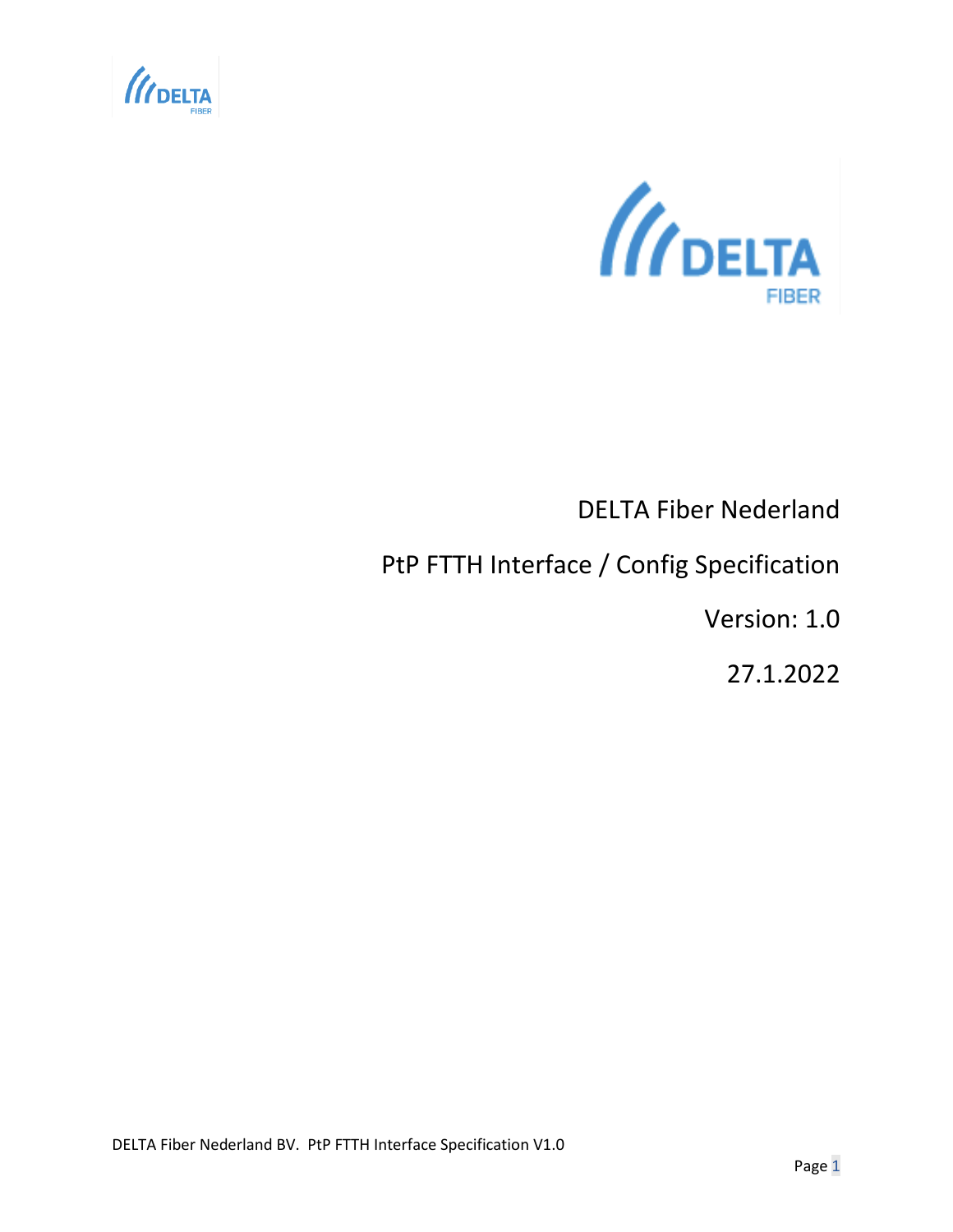*II* DELTA

#### <span id="page-1-0"></span>Disclaimer

When a new version of this specification is published it supersedes all previous versions of this specification. Users are advised to regularly check for updates on this specification.

DELTA Fiber Nederland reserves the right to deviate from this specification, in certain geographical areas for technical tests and network development purposes.

DELTA Fiber Nederland does not take any responsibility for the correctness of the reference values included in this specification.

This interface specification implements the following (in Dutch):

- Besluit van 12 december 2016, houdende regels inzake eindapparaten ter implementatie van richtlijn 2008/63/EG (Besluit eindapparaten).
- ACM Beleidsregel handhaving besluit randapparaten (bepaling van het netwerkaansluitpunt en de vrije keuze van eindapparaten) – Staatscourant nr. 26456, 27 juli 2021.
- Nota van bevindingen Beleidsregel handhaving besluit eindapparaten (bepaling van het netwerkaansluitpunt en de vrije keuze van eindapparaten) – Zaaknr. ACM/19/036305/ Documentnr. ACM/UIT/558420.

and is intended for fiber modem device manufacturers. The declaration of conformity with this interface specification is the sole responsibility of the manufacturer.

The interface specification does not apply under abnormal operating conditions such as:

- operating conditions arising as a result of operating services other than PtP FTTH over the dedicated fiber interface.
- operating conditions arising as a result of a fault, maintenance and construction work or to minimize the extend of interruption of service.
- operating conditions arising as a result of force majeure or third-party interference.
- operating conditions arising as a result of test signal injection governed by regulation.
- In case of non-compliance of a network user's installation or non-compliance of equipment with the relevant standards or non-compliance with the technical requirements for connection, established either by this interface specification or the public authorities including the relevant limits for electromagnetic compatibility.

The characteristics given in this interface specification are intended to be used to derive and specify requirements for equipment such as fiber cables and fiber modems to connect them to the dedicated fiber interface or Ethernet interface. The values in this interface specification take precedence over requirements in equipment product standards and installation standards.

This interface specification may be changed at any time and may break backward compatibility with previous versions. Manufacturers are therefore asked to provide regular software updates. This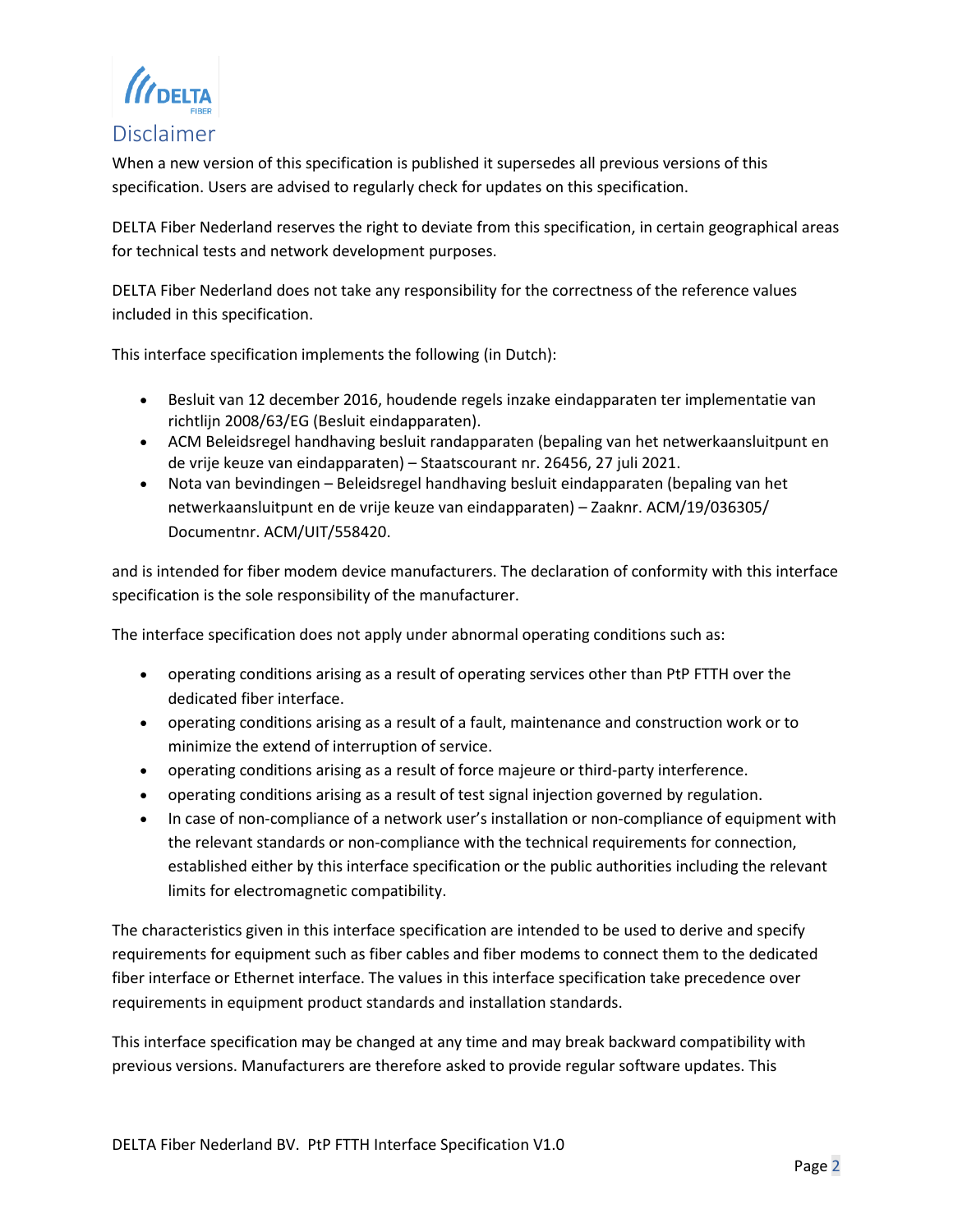**DELTA** 

interface specification may be superseded in total or in part by the terms of a contract between the individual network user and DELTA Fiber Nederland.

Contact Information:

DELTA Fiber Nederland BV

Department Core & FTTH

Overschieseweg 203, 3112 NB Schiedam

[https://www.deltafibernederland.nl](https://www.deltafibernederland.nl/)

Information for individual customers regarding the use of own fiber modems on the DELTA Fiber networks is available at:

<https://www.delta.nl/klantenservice/vrije-modemkeuze/>

<https://www.caiway.nl/klantenservice/vrije-modemkeuze/>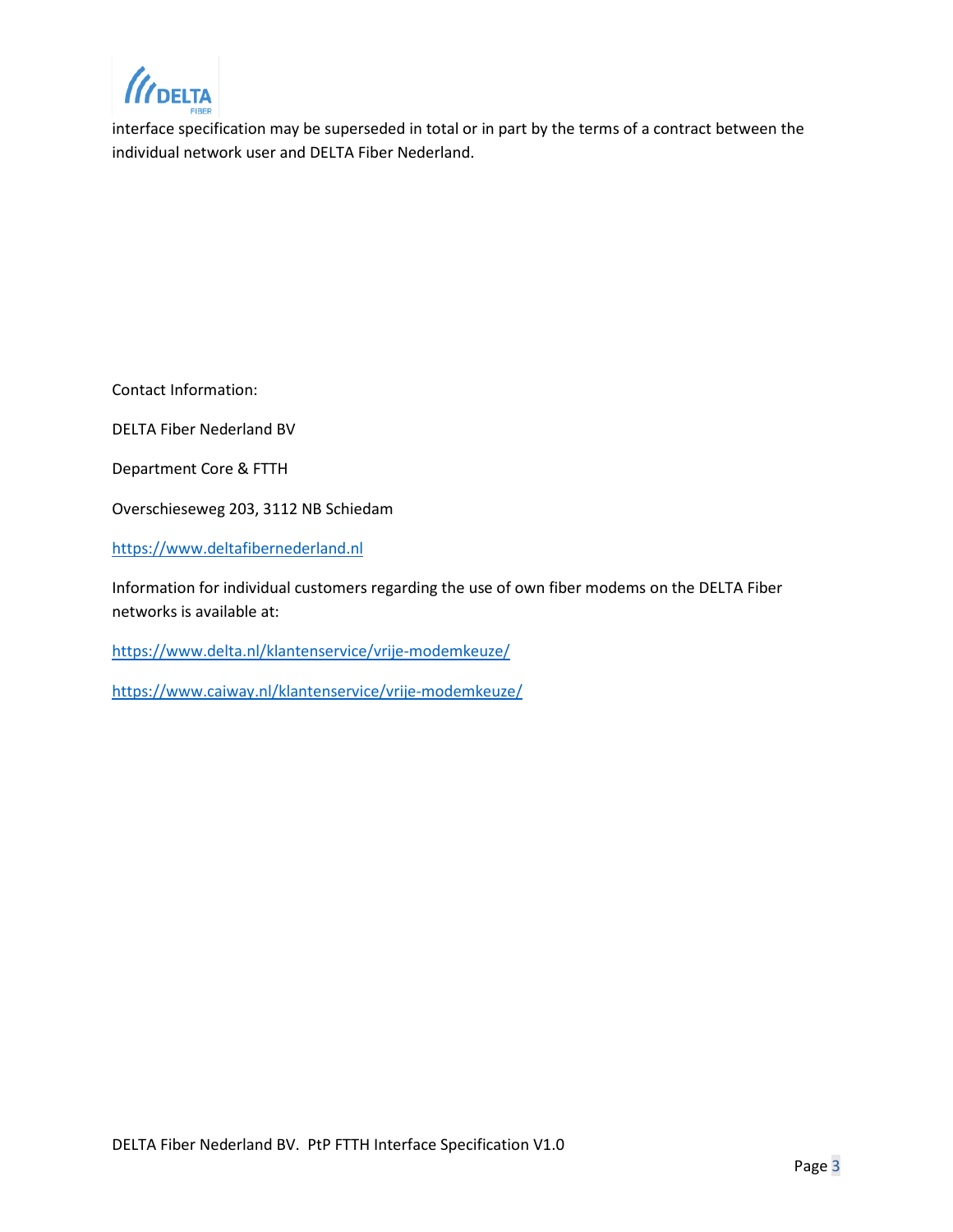$\mathcal{U}$ DELTA

| <b>Table of Contents</b> |
|--------------------------|
|                          |
|                          |
|                          |
| 1.                       |
| 2.                       |
|                          |
|                          |
| $\mathbf{3}$ .           |
| 4.                       |
| 4.1.                     |
| .5.                      |
|                          |
|                          |
|                          |
|                          |
|                          |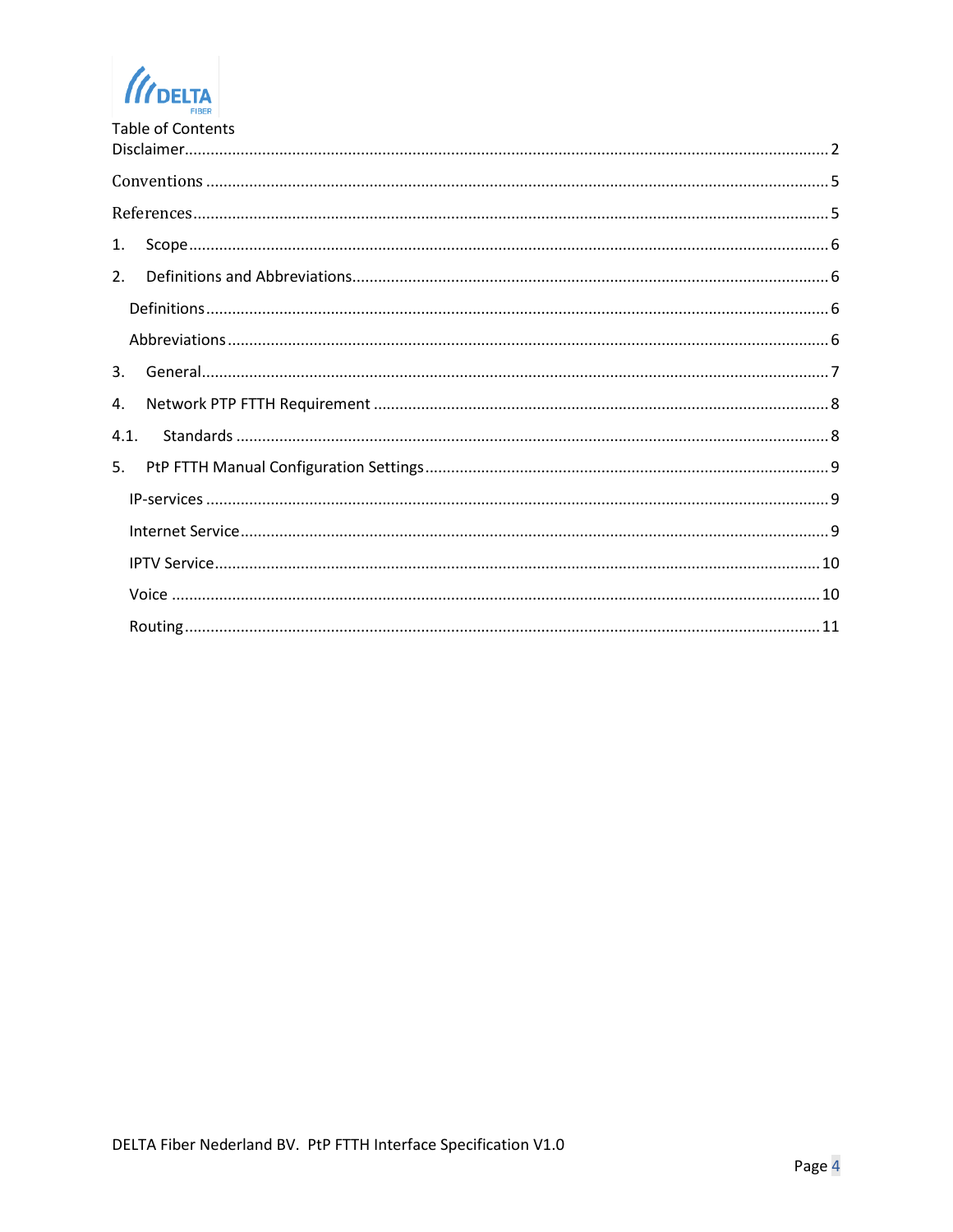

## <span id="page-4-0"></span>**Conventions**

Throughout this document, key words need to be interpreted in accordance with:

| "MUST, SHALL" | This word means that the item is an absolute requirement of this specification.   |
|---------------|-----------------------------------------------------------------------------------|
| "MUST NOT"    | This phrase means that the item is an absolute prohibition of this specification. |
| "SHOULD"      | This word means that there MAY exist valid reasons in particular circumstances    |
|               | to ignore this item, but the full implications SHOULD be understood and the       |
|               | case carefully weighed before choosing a different course.                        |
| "SHOULD NOT"  | This phrase means that there may exist valid reasons in particular circumstances  |
|               | when the list behavior is acceptable or even useful, but the full implications    |
|               | should be understood and the case carefully weighed before implementing any       |
|               | behavior described with this label.                                               |
| "MAY"         | This word means that this item is truly optional. One vendor may choose to        |
|               | include the item because a particular marketplace requires it or because it       |
|               | enhances the product, for example; another vendor may omit the same item.         |

### <span id="page-4-1"></span>References

[1] ATTEMA FTU, Datasheet article nr AT29100, [https://assets.attema.com/media/15/15140/Datasheet%20FTU%20DeltaFiber%20NL%20AT12372%20V](https://eur01.safelinks.protection.outlook.com/?url=https%3A%2F%2Fassets.attema.com%2Fmedia%2F15%2F15140%2FDatasheet%2520FTU%2520DeltaFiber%2520NL%2520AT12372%2520V1.0.pdf&data=04%7C01%7Cbart.frambach%40deltafiber.nl%7Cac982b165c304df0498108d9e0d37734%7C14ddeb6c2acb43578a39be0995309642%7C0%7C0%7C637788021273391088%7CUnknown%7CTWFpbGZsb3d8eyJWIjoiMC4wLjAwMDAiLCJQIjoiV2luMzIiLCJBTiI6Ik1haWwiLCJXVCI6Mn0%3D%7C3000&sdata=yjsI%2BcjkvvNptlk%2FmYl9501xkGcWw7Y3s4sN3UBDF1M%3D&reserved=0) [1.0.pdf](https://eur01.safelinks.protection.outlook.com/?url=https%3A%2F%2Fassets.attema.com%2Fmedia%2F15%2F15140%2FDatasheet%2520FTU%2520DeltaFiber%2520NL%2520AT12372%2520V1.0.pdf&data=04%7C01%7Cbart.frambach%40deltafiber.nl%7Cac982b165c304df0498108d9e0d37734%7C14ddeb6c2acb43578a39be0995309642%7C0%7C0%7C637788021273391088%7CUnknown%7CTWFpbGZsb3d8eyJWIjoiMC4wLjAwMDAiLCJQIjoiV2luMzIiLCJBTiI6Ik1haWwiLCJXVCI6Mn0%3D%7C3000&sdata=yjsI%2BcjkvvNptlk%2FmYl9501xkGcWw7Y3s4sN3UBDF1M%3D&reserved=0)

[2]<https://ieeexplore.ieee.org/document/1636411> D. Kokkinos, C. Saravanos, W. Stanford, Wenjia Wang and Yan Hua, "SC/APC fiber optic connectors connected and disconnected under high optical power," 2006 Optical Fiber Communication Conference and the National Fiber Optic Engineers Conference, 2006, pp. 6 pp.-, doi: 10.1109/OFC.2006.215381. SC/APC connector

[3] [https://www.ieee802.org/21/doctree/2006\\_Meeting\\_Docs/2006-11\\_meeting\\_docs/802.3ah-](https://www.ieee802.org/21/doctree/2006_Meeting_Docs/2006-11_meeting_docs/802.3ah-2004.pdf)[2004.pdf](https://www.ieee802.org/21/doctree/2006_Meeting_Docs/2006-11_meeting_docs/802.3ah-2004.pdf) Physical Medium Dependent (PMD) sublayer and medium, type 1000BASE-LX10 (Long Wavelength) and 1000BASE-BX10 (BiDirectional Long Wavelength)

[4]<https://ieeexplore.ieee.org/document/7374647> "IEEE Standard for Local and metropolitan area networks--Bridges and Bridged Networks--Corrigendum 1: Technical and editorial corrections," in *IEEE Std 802.1Q-2014/Cor 1-2015 (Corrigendum to IEEE Std 802.1Q-2014)* , vol., no., pp.1-122, 12 Jan. 2016, doi: 10.1109/IEEESTD.2016.7374647.

[5] [https://datatracker.ietf.org/doc/html/rfc2131](https://datatracker.ietf.org/doc/html/rfc2131%20DHCPv4) DHCPv4

[6]<https://datatracker.ietf.org/doc/html/rfc7857> Network Address Translation (NAT) Behavioral Requirements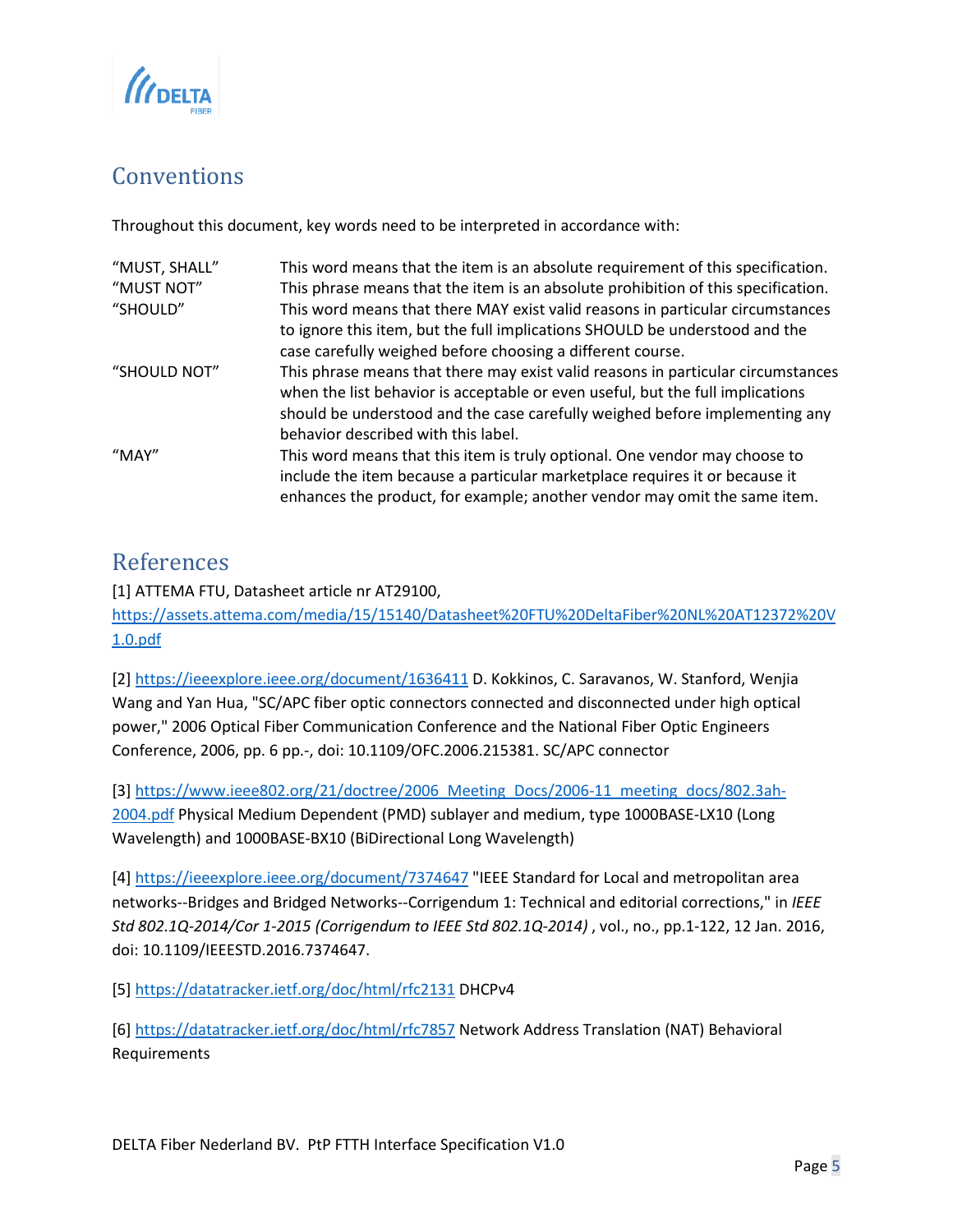**DELTA** 

[7] <https://datatracker.ietf.org/doc/html/rfc4638> Accommodating a Maximum Transit Unit/Maximum Receive Unit (MTU/MRU)

[8]<https://datatracker.ietf.org/doc/html/rfc2236> Internet Group Management Protocol, Version 2

#### <span id="page-5-0"></span>1. Scope

This document describes the basic requirements to be met by PTP FTTH modem equipment for using data, IPTV, voice services at the "fixed network termination point" (vaste netwerk aansluitpunt) as described in the "ACM Beleidsregel Handhaving Besluit Eindapparaten".

The document covers the basic physical requirements as well as PTP FTTH requirements for using Internet Protocol services (IP) over the PTP FTTH Fiber Network. Additionally, the requirements for the service settings are also covered.

These requirements may change from time to time to reflect changes in the network. Anyone using this specification should therefore regularly consult the website of DELTA Fiber Nederland to look for the latest version of this document.

Any device that is connected to the network that violates this specification can be refused access to the network.

DELTA fiber will not perform or facilitate software updates for the  $3^{rd}$  party modem. The  $3^{rd}$  party modem MUST NOT accept new firmware/software unless it has been digitally signed by the original manufacturer of the 3<sup>rd</sup> party modem. Alteration of the software itself MUST NOT be possible in any other way.

#### <span id="page-5-1"></span>2. Definitions and Abbreviations

<span id="page-5-2"></span>Definitions

#### <span id="page-5-3"></span>Abbreviations

| <b>CPE</b> | <b>Customer Premise Equipment</b> |
|------------|-----------------------------------|
| DS         | Downstream                        |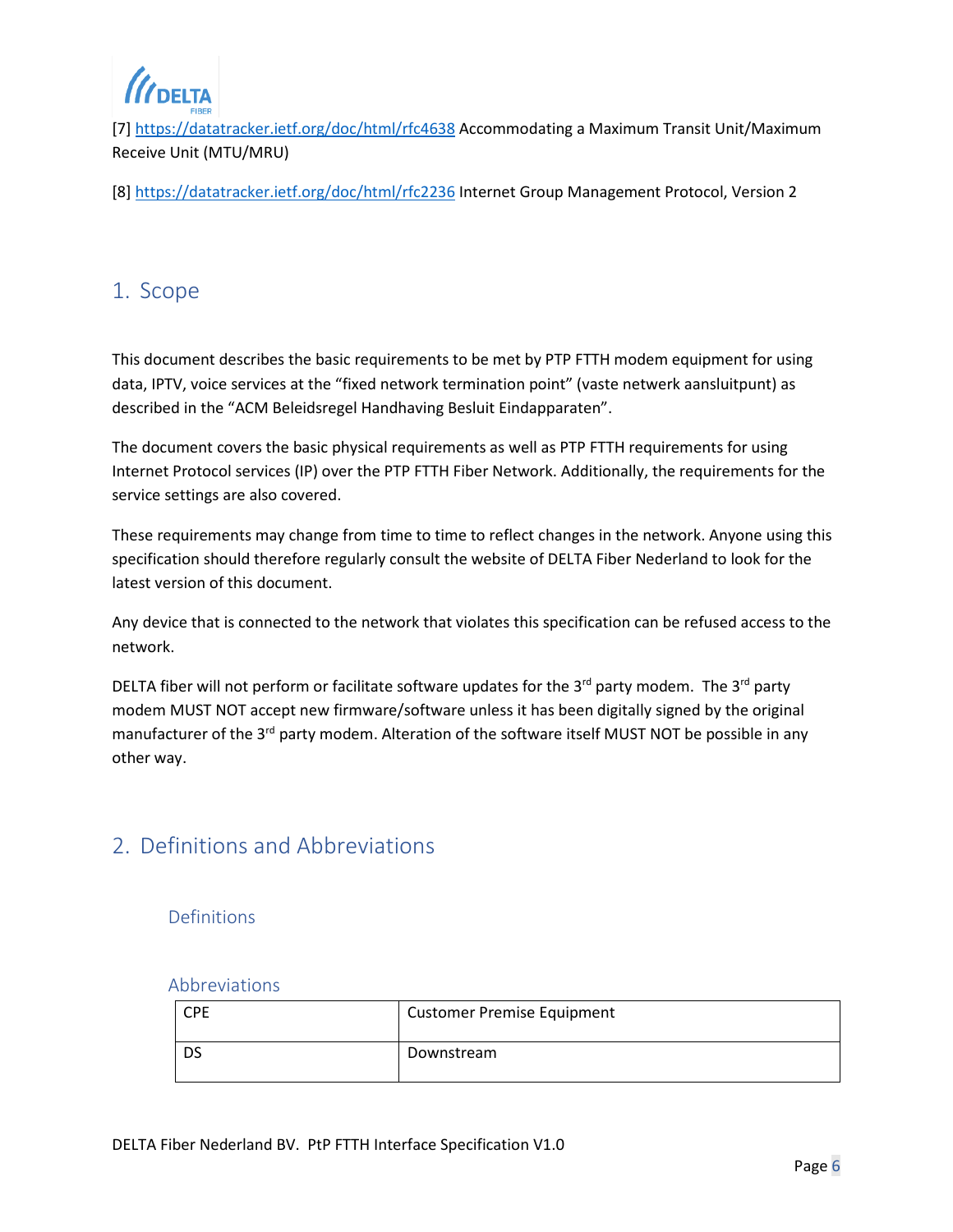| <b>III</b> DELTA |
|------------------|
| -IBER            |

| <b>IEEE</b> | Institute of Electrical and Electronics Engineers |
|-------------|---------------------------------------------------|
| <b>IGMP</b> | Internet Group Management Protocol                |
| <b>IPTV</b> | <b>Internet Protocol Television</b>               |
| <b>ITU</b>  | International Telecommunication Union             |
| QoS         | Quality of Service                                |
| <b>RFC</b>  | <b>Request For Comment</b>                        |
| RG          | Residential Gateway                               |
| <b>RX</b>   | Receiver sensitivity                              |
| <b>TX</b>   | Transmit sensitivity                              |
| UP          | Upstream                                          |
| <b>VLAN</b> | Virtual Local Area Network                        |
| VolP        | Voice over Internet Prototcol                     |

### <span id="page-6-0"></span>3. General

The PTP FTTH modem MUST be connected to the outlet of the Attema FTU with a fiber patch cable between the PTP FTTH modem and the Attema FTU with a SC/APC connector at the side of the FTU and a suitable fiber patch assembly for the Attema FTU. [1]

The patch fiber assembly is available for modem manufacturers at:

Attema BV Afdeling Verkoop binnendienst +31(0)183 650 650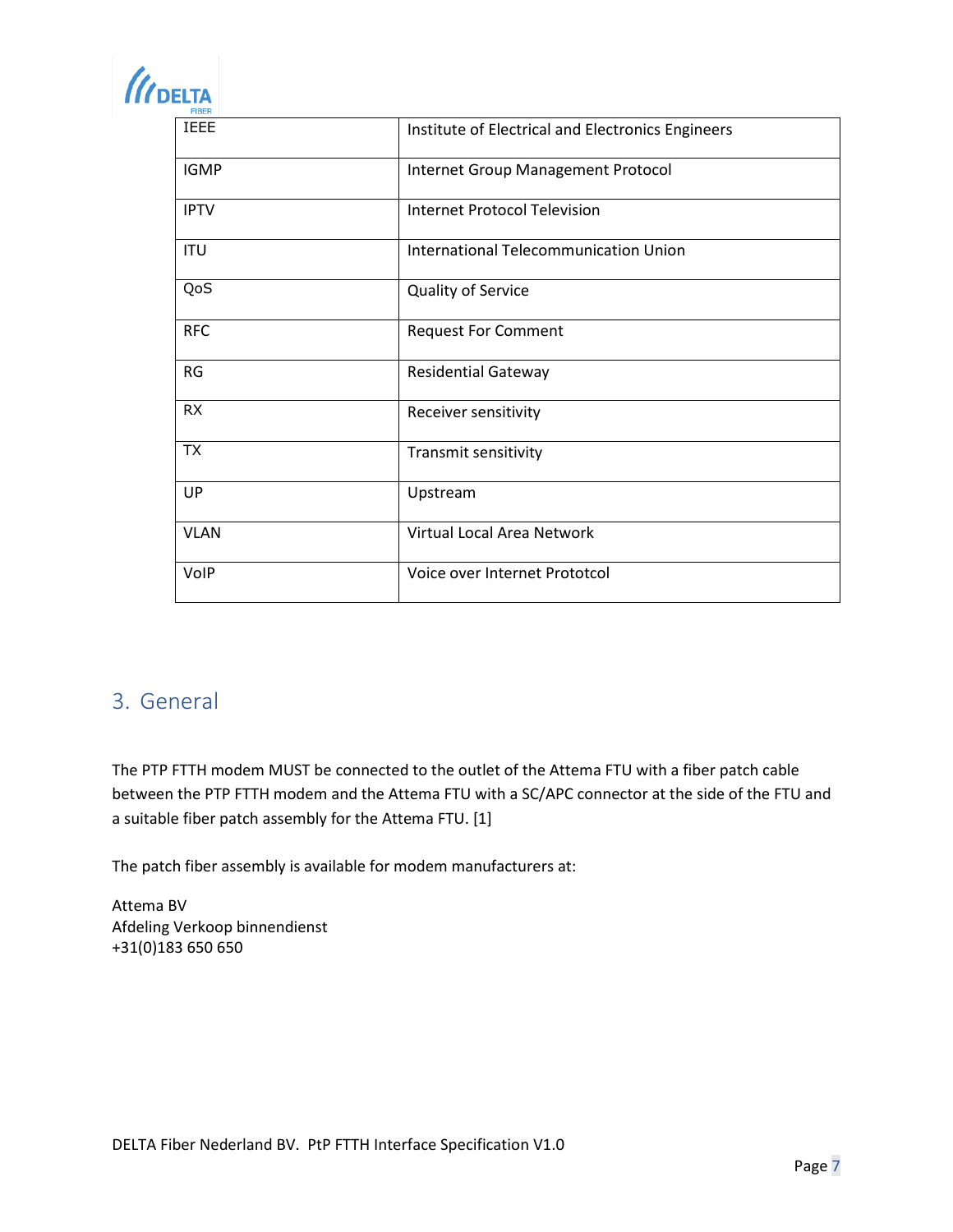

### <span id="page-7-0"></span>4. Network PTP FTTH Requirement

Third party modem MUST comply to the standards as defined in the following chapters.

### <span id="page-7-1"></span>4.1. Standards

- Use of a SC/APC connector [2] at the FTU with fiber patch assembly [1]
- IEEE 802.3 Clause 59 (1000BASE-BX10-U) [3]
	- TX 1310 nm
	- RX 1480 1580 nm
	- 10 km range
	- $\bullet$  > 12 dB power budget
	- Class 1 laser product
	- Transmit power -3 ... -9 dBm
	- Receive power -3 ... -21 dBm
- IEEE802.1Q VLAN [4]
- DHCP IPv4 RFC2131 [5]
- NAT rfc7857 [6]
	- TCP Session Tracking
	- Port parity
	- IP Identification
	- Forward error correction (FEC)
- IEEE802.1p [4]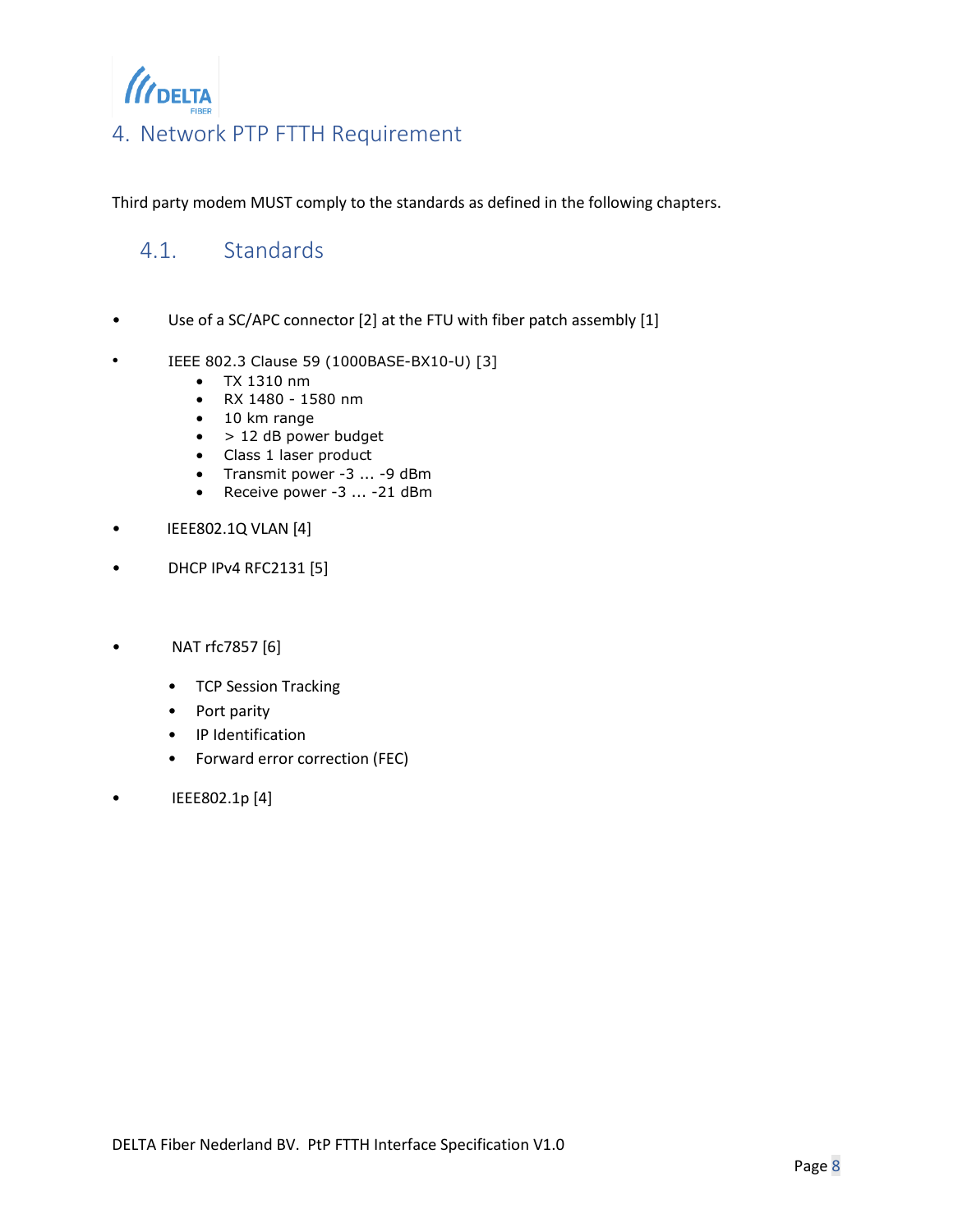

### <span id="page-8-0"></span>5. PtP FTTH Manual Configuration Settings

This chapter will describe the end users service modem settings which are minimal required to interface to the Delta's PtP FTTH infrastructure.

The modem must follow the defined service model of the operator, i.e. specified VLANs, p-bit values etc.

Depending on the end user subscription max three services can be deployed

- Internet
- IPTV
- Fixed Voice

There is no RGW management configuration done by Delta for 3<sup>rd</sup> party modems.

The end user is responsible for applying the correct setting as specified by Delta.

The 3<sup>rd</sup> party modem is not managed by Delta. The end user is responsible for using the latest validated modem software and the correct settings.

#### <span id="page-8-1"></span>IP-services

The PtP FTTH modem MUST get an IPv4 address via DHCPv4 [5] for every VLAN [4] that the customer is intending to use. MTU [7] size MUST be set to 1500. The QoS [4] settings SHOULD be set at the given value below to ensure the best quality.

#### <span id="page-8-2"></span>Internet Service

At least the Internet service should be set at the  $3^{rd}$  party modem

| <b>Internet</b>     |                    |
|---------------------|--------------------|
| Type                | DHCP <sub>v4</sub> |
| VLAN                | 100                |
| MTU                 | 1500               |
| IP-protocol version | IPv4               |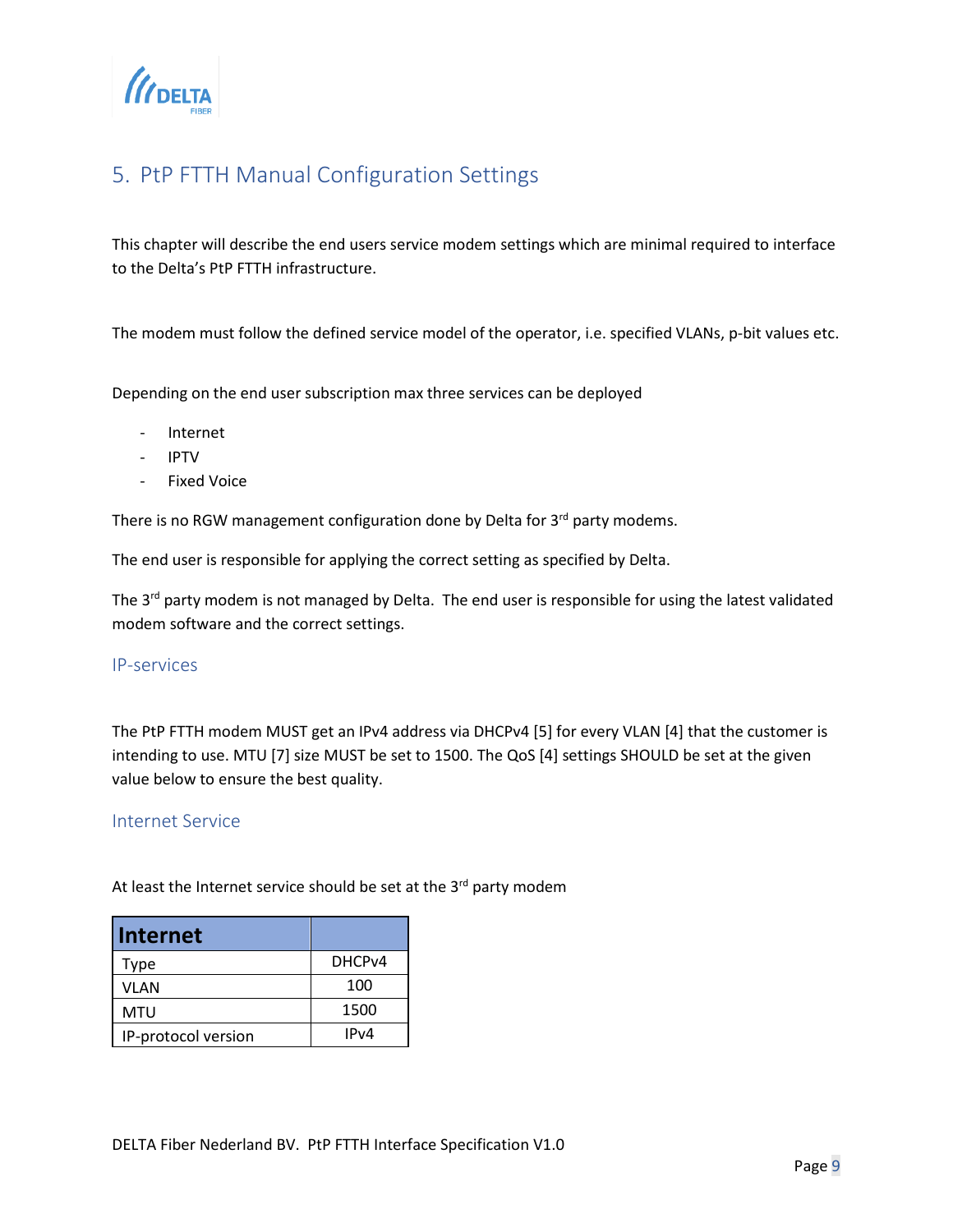<span id="page-9-0"></span>

#### Applicable if the end-user has a subscription for this service

| <b>IPTV</b>         |                    |
|---------------------|--------------------|
| Type                | DHCP <sub>v4</sub> |
| VLAN                | 101                |
| <b>MTU</b>          | 1500               |
| IP-protocol version | IP <sub>v</sub> 4  |
| <b>IGMP</b> proxy   | min IGMPv2         |
| QoS marking         |                    |

#### <span id="page-9-1"></span>Voice

Applicable if the end-user has a subscription for this service. Further information about the VoIP configuration and requirements if found in the Voice documentation.

| <b>VolP</b>         |                    |
|---------------------|--------------------|
| Type                | DHCP <sub>v4</sub> |
| VLAN                | 102                |
| MTU                 | 1500               |
| IP protocol version | IPv4               |
| QoS marking         | 5                  |